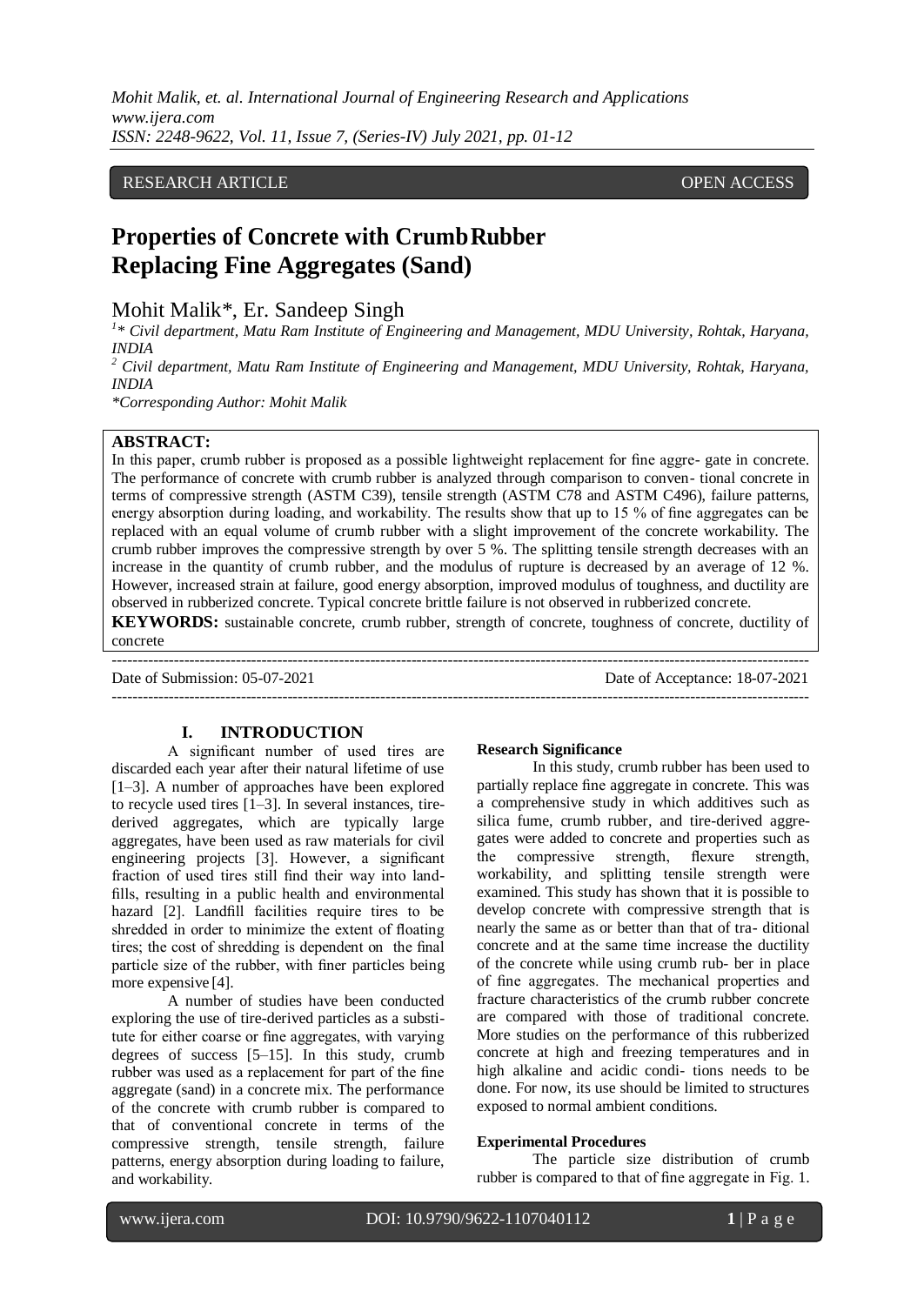The curve shows the percentage of crumb rubber retained on each individual sieve. The crumb rubber was sourced from TBJ, where used tires are ground utilizing ambient systems. No surface treatment was applied to the crumb rubber before it was incorporated into the concrete. The concrete proportioning was done following the absolute volume method as described by the Portland Cement Association [\[16\]](#page-11-2). A 28-day compressive strength of over 4500 psi (31 MPa) was targeted, and the Portland cement content was based upon a

water/cement (w/c) ratio of between 0.55 and 0.60. Once an optimum mix was found, this became the control concrete (0 % crumb).

<span id="page-1-0"></span>In order to incorporate crumb rubber into the mix, a specific amount by weight of fine aggregate was removed and replaced with an equal volume of crumb rubber, keeping all other factors con- stant. Two different quantities of fine aggregate were replaced (i.e., 7.5 % and 15 %). For example, if the total weight of fine aggregates required was *X* lb in the control batch, 7.5 % of *X* lb was taken



FIG. 1—*Particle size distribution for fine aggregate and crumb rubber.* 

<span id="page-1-1"></span>

| Description of<br>Type of<br>Concrete |         | $7.5\%$ Fine<br>Aggregate<br>Replaced With Replaced With Addition of<br>Control Crumb Rubber Crumb Rubber Silica Fume | $15\%$ Fine<br>Aggregate | Control With | 7.5% Fine<br>Aggregate Replaced<br>With Crumb<br>Rubber With<br>Addition of<br>Silica Fume | 7.5% Fine<br>Aggregate<br>Replaced With<br>Crumb Rubber<br>and 7.5% Coarse<br>Aggregate<br>Replaced With<br>Tire-Derived Aggregate |
|---------------------------------------|---------|-----------------------------------------------------------------------------------------------------------------------|--------------------------|--------------|--------------------------------------------------------------------------------------------|------------------------------------------------------------------------------------------------------------------------------------|
| Designation                           |         | $0\%$ Crumb 7.5% Crumb                                                                                                |                          |              |                                                                                            | 15% Crumb 0% Crumb-SF 7.5% Crumb-SF 7.5% Crumb $p$ 7.5% TDA                                                                        |
| Cement, lb                            | 470     | 470                                                                                                                   | 470                      | 470          | 470                                                                                        | 470                                                                                                                                |
| Silica fume, lb                       |         |                                                                                                                       |                          | 59           | 57                                                                                         |                                                                                                                                    |
| Coarse aggregate, lb                  | 2000    | 2000                                                                                                                  | 2000                     | 2000         | 2000                                                                                       | 1850                                                                                                                               |
| Fine aggregate, lb                    | 1317    | 1218                                                                                                                  | 1119                     | 1317         | 1218                                                                                       | 1218                                                                                                                               |
| Water, lb                             | 260     | 260                                                                                                                   | 260                      | 315          | 314                                                                                        | 260                                                                                                                                |
| Crumb rubber, lb                      |         | 41                                                                                                                    | 70                       |              | 42                                                                                         | 36                                                                                                                                 |
| TDA, lb                               |         |                                                                                                                       |                          |              |                                                                                            | 55                                                                                                                                 |
| Total, lb                             | 4047    | 3989                                                                                                                  | 3919                     | 4138         | 4079                                                                                       | 3802                                                                                                                               |
| Water/cementitious<br>material ratio  | 0.55    | 0.55                                                                                                                  | 0.55                     | 0.60         | 0.60                                                                                       | 0.55                                                                                                                               |
| $Slump, in.$ $(mm)$                   | 1(25.4) | 1.5(38.1)                                                                                                             | 1.25(31.2)               | 2(50.4)      | 3(76.2)                                                                                    | 1.5(38.1)                                                                                                                          |

**TABLE 1—***Mix compositions for various batches per cubic yard.*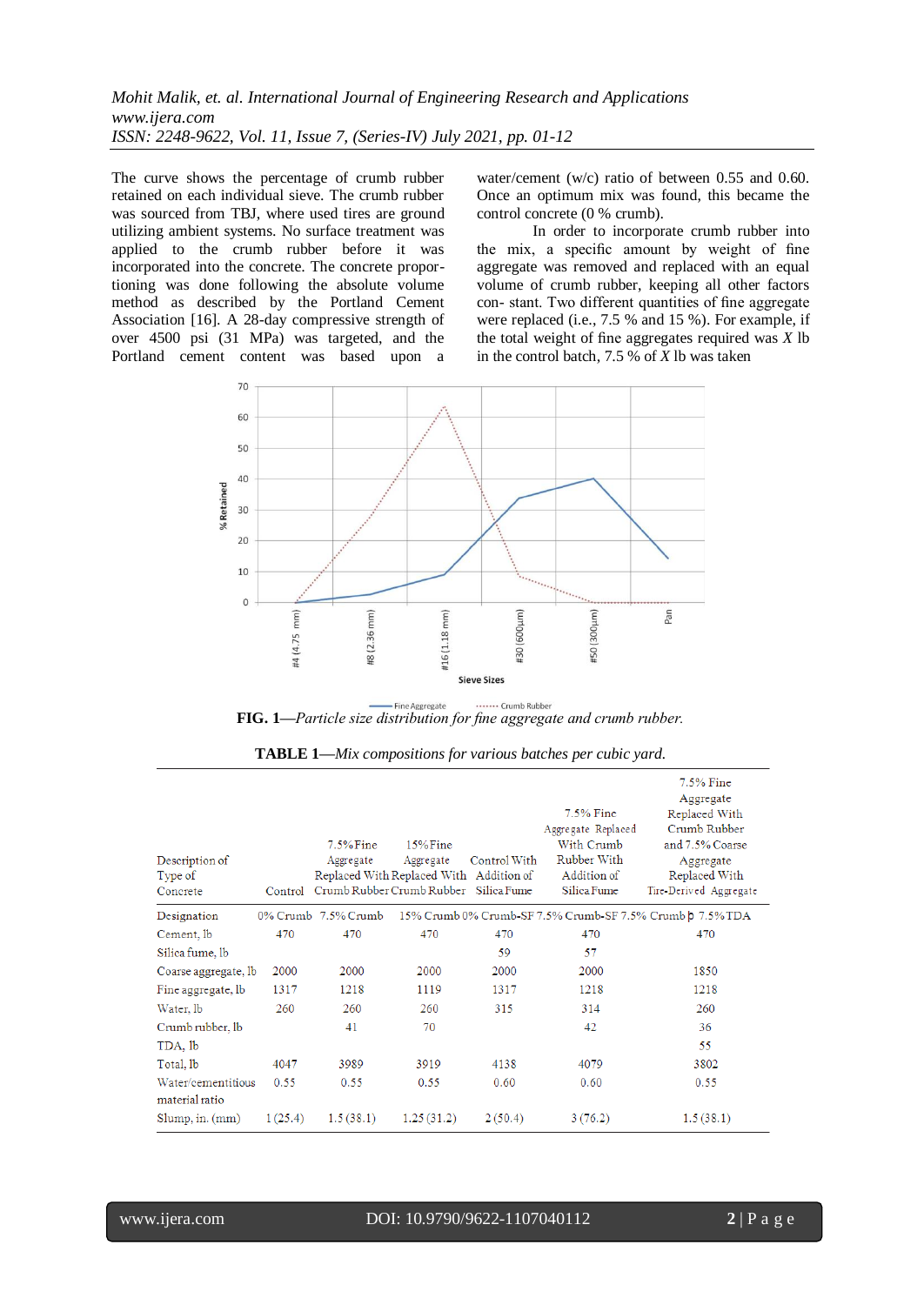out and replaced by crumb rubber equal in volume to the fine aggregate replaced (0.075*X* lb). This crumb rubber (equal in volume to the fine aggregates replaced) was then weighed and put back into the batch to replace the fine aggregate to make the 7.5 % crumb. This method was preferred because of variations in the crumb rubber's specific gravity depending on how compacted it was. In order to further improve concrete properties, silica fume was added to some batches. The actual batch compositions in terms of weight and batch designations are shown in Table [1.](#page-1-1) The batches were prepared and cured as per AST[M C192](http://www.astm.org/Standards/C192) [\[17\]](#page-11-3).

Before the rotation of the drum was started, the mixer was charged with the coarse aggregates and about one quarter of the mixing water. Then the mixer was started and fine aggregate, crumb rubber, cement, and required mixing water were added in that order. The mixer was then operated for 5 min after all of the ingredients had been added, followed by a brief rest period to confirm that the mixture was workable, and then additional mixing for another 2 min. At the completion of the mixing, the concrete was deposited in a wheel barrow and a slump test was carried out following ASTM [C143](http://www.astm.org/Standards/C143) [\[18\]](#page-11-4).

We used 6 in. by 12 in. (150 mm by 300 mm) cylinders and 20 in. by 6 in. by 6 in. (510 mm) by 150 mm by 150 mm) rigid steel forms. The cylinders were filled with three lifts of freshly mixed concrete, with each lift tamped 25 times with a tamping rod and tapped lightly with a mallet 10 to 15 times. The excess concrete was struck off, and the remainder was finished to a smooth surface with a trowel. The cylinders were used to test for compressive strength based on AST[M C39](http://www.astm.org/Standards/C39) [\[19\]](#page-11-5) and splitting tensile strength following ASTM [C496](http://www.astm.org/Standards/C496)  [20]. The 20 in. by 6 in. by 6 in. (510 mm by 150 mm by 150 mm) concrete beams were used to test for flexural strength following AST[M C78](http://www.astm.org/Standards/C78) [21].

The molded cylinders were cured at 80°F  $(26^{\circ}$ C) and 95 % to 100 % relative humidity. One set of three cylinders or beams was tested after 7 days, and another set of three after 28 days. During the ASTM [C39](http://www.astm.org/Standards/C39) test, the applied load was measured using a load cell and the displacement was measured using two linear variable differential transducers (LVDTs), all of which were connected to a computer system. The computer system included a Vishay Scanner, Model 5100B, and a lap- top computer with Strainsmart5000 software.

The two LVDTs were attached on a tailored cylinder that was screwed to the body of the concrete cylinder to measure the displacement of the concrete directly as shown in Fig. [2.](#page-2-0) The LVDTs used were Omega LD621-5 models with a range of 0 to 10 mm (0 to 0.4 in.). The data collected were the load (in pounds) from the load cell and the dis- placement (in inches) from each LVDT. In all the calculations, the average displacement from the two LVDTs was used. The compressive test was done using either a 500 kip (2.2 MN) compression machine or 400 kip (1.8 MN) tensile/compression machine.

The splitting tensile test followed ASTM [C496,](http://www.astm.org/Standards/C496) and flexural strength testing followed ASTM [C78.](http://www.astm.org/Standards/C78) Both the applied load and the displacement of the testing machine head were recorded directly by the testing machine software. A 60 kip (0.27 MN) tensile/compression machine was used for both the splitting tensile test (ASTM [C496\)](http://www.astm.org/Standards/C496) and the flexural strength test (AST[M C78\)](http://www.astm.org/Standards/C78).

# **II. RESULTS AND DISCUSSION Workability**

The workability of freshly mixed concrete was evaluated through slump measurements as outlined in ASTM [C143](http://www.astm.org/Standards/C143) [\[18\]](#page-11-4). Table [1 s](#page-1-1)hows the results of slump measurements for the different batches that were prepared at the same w/c ratio. For the batches that contained silica fume, the silica fume was considered a cementitious material and was included in calculations of the total water requirement.

<span id="page-2-0"></span>The results show that the crumb rubber improved concrete workability slightly; the slump recorded was higher by between 0.25 in. and 0.5 in. than that of the control concrete (0 % crumb). Khaloo et al. [\[5\]](#page-11-0) also report that fresh rubberized concrete exhibits a lower unit weight and acceptable workability relative to plain concrete when rubber particles that leave a sieve residue on mesh 60 (0.25mm) of 80 % are used to replace 12.5 %, 25 %, 37.5 %, and 50 % of the total mineral aggre- gate volume in concrete.

The slump test is considered to be a measure of the shear resistance of concrete to flowing under its own weight. Therefore, the amount of mechanical work or energy required to produce full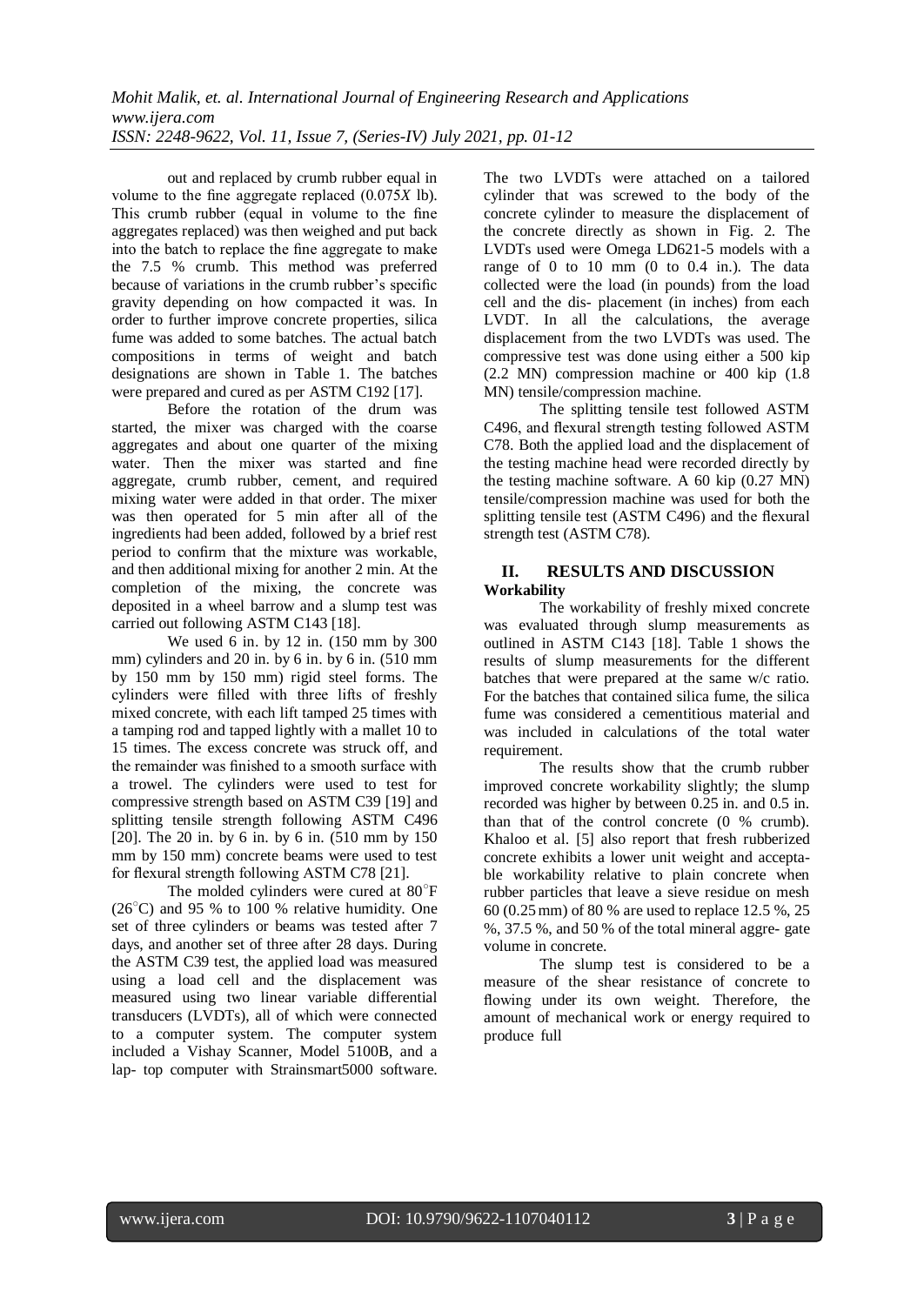

**FIG. 2—***ASTM C39 compressive strength test setup.*

TABLE 2-Compression test results for the various concretes at 7 and 28 days.

|                                                                                      |  | $psi(MPa)$ psi (MPa) psi (MPa) psi (MPa) | psi (MPa)   | 0% Crumb, 7.5% Crumb, 15% Crumb, 0% Crumb-SF, 7.5% Crumb-SF, 7.5% Crumb p 7.5% TDA,<br>psi(MPa) |
|--------------------------------------------------------------------------------------|--|------------------------------------------|-------------|-------------------------------------------------------------------------------------------------|
| 7-day average strength 4018 (27.7) 4184 (28.8) 4129 (28.5) 4672 (32.2)               |  |                                          | 4883 (33.7) | 3200                                                                                            |
| [28-day average strength 4613 (31.8) 4890 (33.7) 4615 (31.8) 5096 (35.1) 5530 (38.1) |  |                                          |             | 4108                                                                                            |
| Note: SF, silica fume; TDA, tire-derived aggregate.                                  |  |                                          |             |                                                                                                 |

compaction of concrete containing crumb rubber without segregation would be less than that required for the control concrete. It also implies that concrete with crumb rubber would be more consistent and easier to flow, pump, and compact when shaping the fresh concrete into desired shapes during construction.

# **CompressiveStrength**

Average compressive strength test results for the 6 in. by 12 in. (150 mm by 300 mm) concrete cyl- inders based on ASTM [C39](http://www.astm.org/Standards/C39) are shown in Table 2. Figure [3](#page-3-0) shows the variability of the compressive strength within specimens of the same batch and comparisons between different batches.

The results in Table 2 indicate that up to 15 % of fine aggregates can be replaced with an equal volume of crumb rubber in a concrete mix without affecting the compressive strength of the con- crete. The addition of silica fume to the control concrete improved the compressive strength by 16

<span id="page-3-0"></span>% at 7 days and 10 % at 28 days. However, the addition of both silica fume and crumb rubber improved the concrete strength by 22 % at 7 days and 20 % at 28 days. When the amount of silica fume was kept constant, the crumb rubber improved the strength by 5 % at 7 days and 9 % at 28 days.



**FIG. 3—***Compressive strengths of different concretes based on the batch. SF,silica fume; TDA, tire-derived aggregate; crumb, crumb rubber.*

l

www.ijera.com DOI: 10.9790/9622-1107040112 **4** | P a g e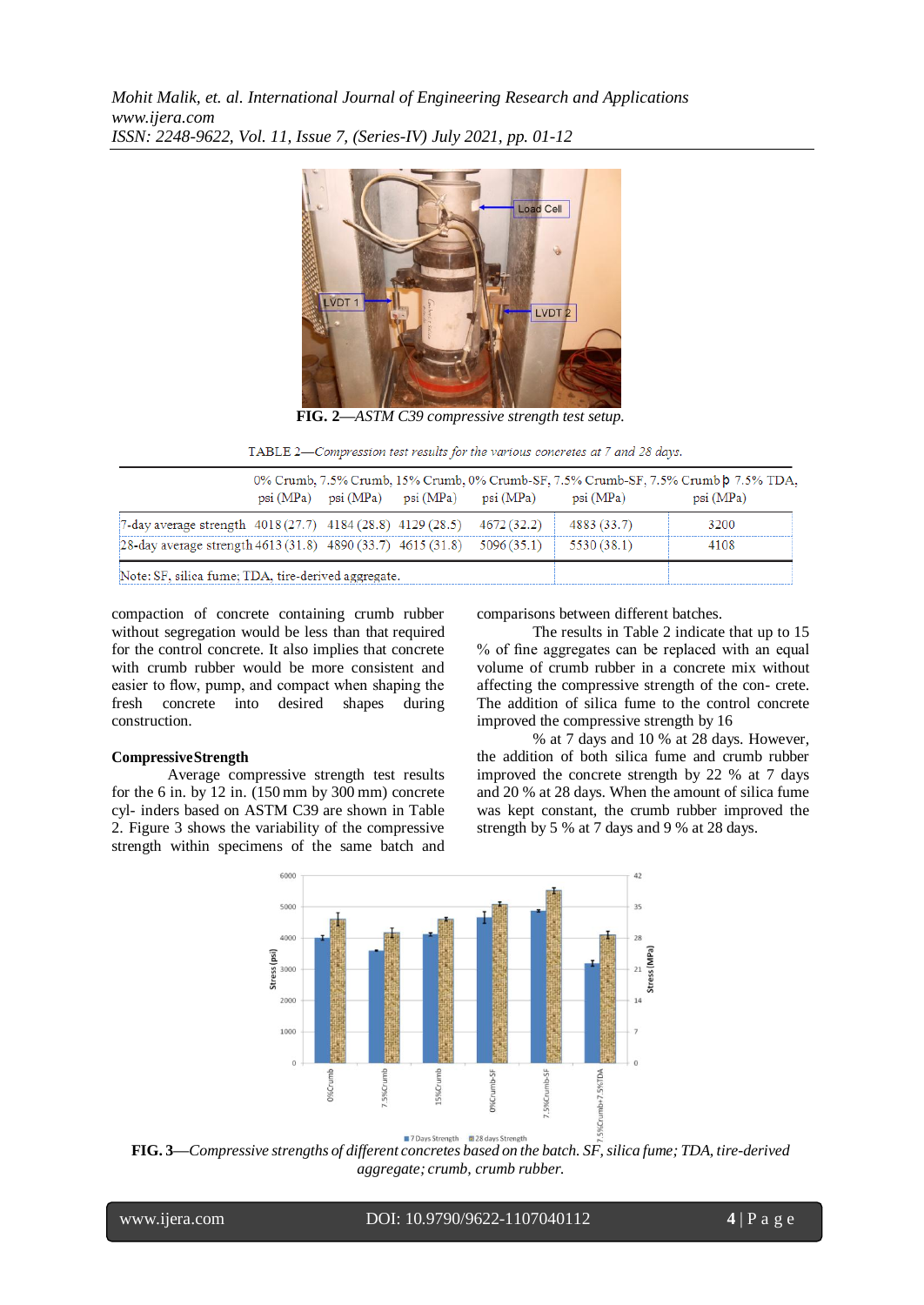

**FIG. 4—***Fracture of control concrete and concrete with 7.5%fine aggregate replacedwith crumb rubber. From* the figure, it can be seen that the concrete with crumb rubber did not have cracks running through it.

<span id="page-4-0"></span>The increase in compressive strength in concrete with crumb rubber is thought to be due to bet- ter stress dissipation within the concrete leading to better damage tolerance, as seen in Fig. [4.](#page-4-0) The concrete containing crumb rubber did not have excessive cracks running through it. Figure [5s](#page-4-1)hows the distribution of crumb rubber in the concrete.

In conclusion, crumb rubber can be used as a light aggregate substitute for the fine aggregatesin concrete. Up to 15 % of the fine aggregate can be replaced by crumb rubber without any loss in strength, and the resulting concrete will have better damage tolerance properties, as shown in Figs. [6](#page-5-0) and [7.](#page-5-1) Topçu and Demir  $[6]$ , in their study of concrete specimens with 0 %, 10 %, 20 %, and 30 % rubber aggregate by volume and a grain size of 1 to 4 mm, concluded that in regions where the environmental

conditions are not harsh, the use of concrete produced with 10 % rubber aggre- gate is appropriate, as it is economical and an effective way of recycling discarded tires.

<span id="page-4-1"></span>However, Khaloo et al. [\[5\]](#page-11-0) reported reductions in the strength and tangential modulus of elastic- ity when they used rubber particles with a sieve residue on mesh 60 (0.25 mm) of 80 % to replace

12.5 %, 25 %, 37.5 %, and 50 % of the total mineral aggregate volume in concrete in a uniaxial com- pressive strain control test conducted on hardened concrete specimens. Ghaly and Cahill [\[7\]](#page-11-0) also reported that the addition of crumb rubber to concrete results in reduced strength relative to that of conventional concrete, and that the compressive stress of the concrete decreased with increasing



**FIG. 5—***Distribution of crumb rubber in the concrete. The black spots represent crumb rubber.*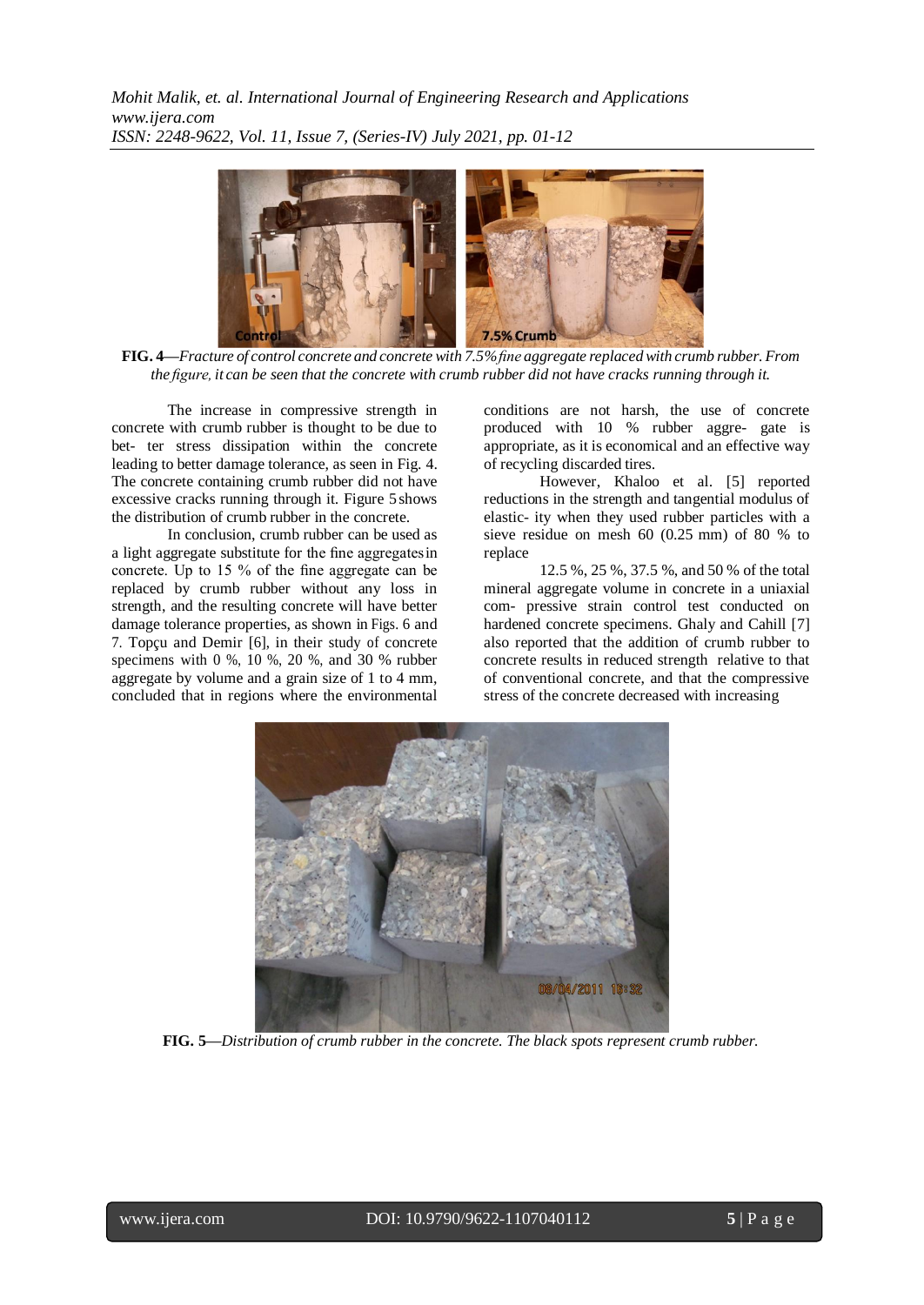

<span id="page-5-0"></span>**FIG. 6**—*Stress versus strain comparison for concrete with 7.5% crumb with silica fume (SF) and control with* **FIG. 6** *SF.*

rubber content in the mix. In their study, Ghaly and Cahill tested small cubes of concrete (50.8 mm [2 in.] in dimension) in which the coarse aggregate size did not exceed 9.5 mm (0.3 in.), and they added crumb rubber with a size between 1 mm (0.04 in.) and  $2 \text{ mm } (0.08 \text{ in.})$  in quantities of  $5\%$ ,  $10\%$ , and <span id="page-5-1"></span>15 % by volume of the mixture as a replacement for a portion of fine aggregate (sand). Finally, Güneyisi et al. [\[8\]](#page-11-0) also reported test results indicating that there is a large reduction in the strength and modulus values with increasing rubber content, and that the addition of silica fume



**FIG. 7—***Stress versusstraincomparison for control concrete (0%Crumb) and concretewith 7.5%of the fine aggregate replaced by crumb rubber (7.5%Crumb).*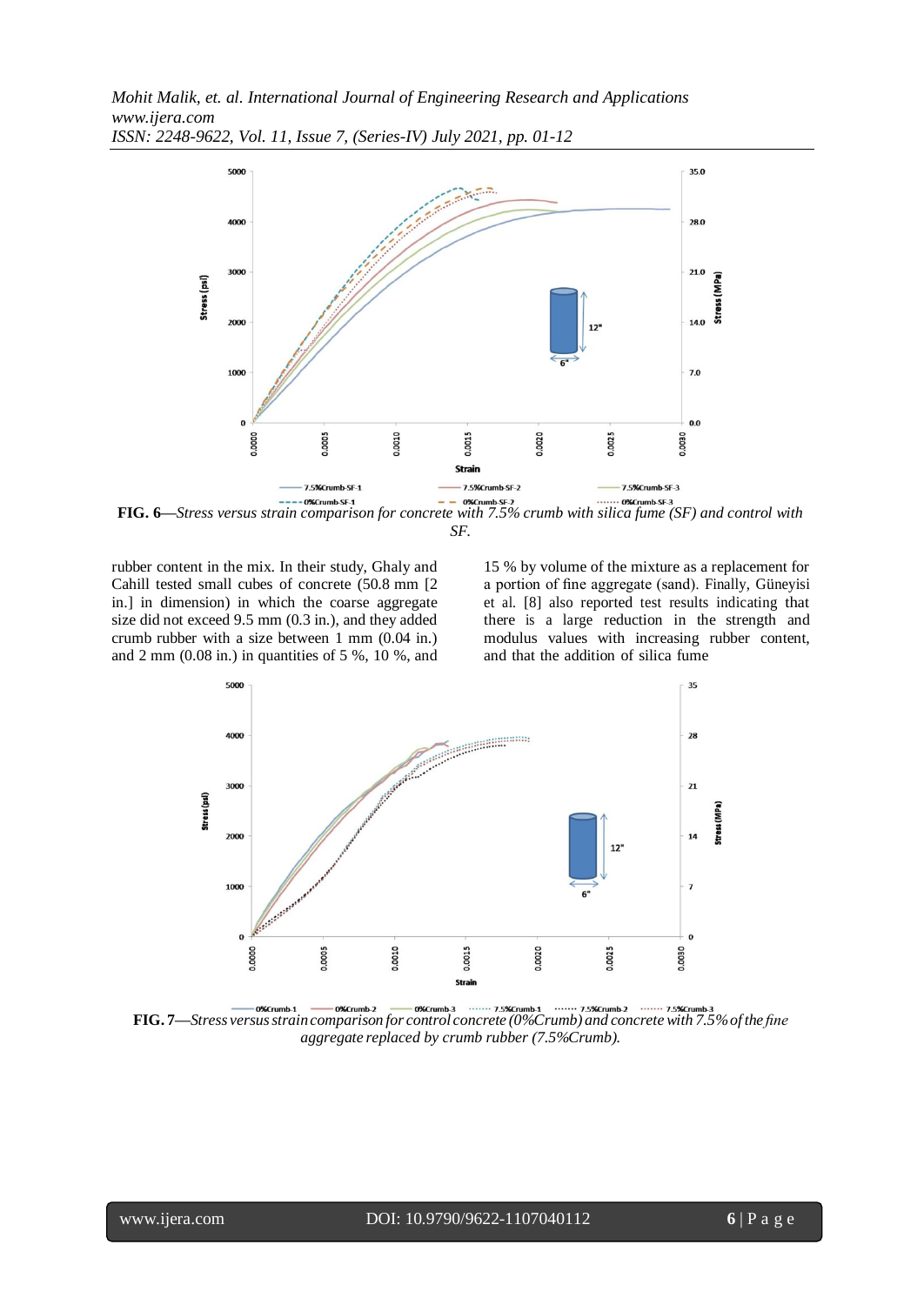

<span id="page-6-0"></span>**FIG. 8—***Stress versusstrain comparison for control concrete (0%Crumb) and concrete with 15%of the fine aggregate replaced by crumb rubber (15%Crumb).*

into the matrix improves the mechanical properties of rubberized concretes and diminishes the rate of strength loss.

### **Concrete Ductility**

Ductility is a measure of the amount of inelastic strain that can occur before the failure of a mate- rial. Ductility can be quantified by the fracture strain, which is the engineering strain at which a test specimen fractures. Typically, under compression, concrete appears to show an inelastic strain at fracture on the order of  $2 \times 10^{-3}$  [22]. Figure [6](#page-5-0) is a comparison of the stress–strain curves for control concrete (0 % crumb-silica fume [SF]) and concrete with 7.5 % of the fine aggregate replaced with crumb rubber (7.5 % crumb-SF). Figure [7](#page-5-1) compares control concrete (0 % crumb) and concrete with 7.5 % of the fine aggregate replaced with crumb rubber (15 % crumb), and Fig. [8](#page-6-0) compares control concrete (0 % crumb) and concrete with 15 % of the fine aggregate replaced with crumb rubber (15 % crumb).

The control concrete had an average strain of 0.0015 at failure, whereas the concrete with 7.5 % replacement of fine aggregate by crumb rubber had an average strain of 0.0020 at failure. The ultimate failure stress for both concretes (control concrete and concrete with crumb rubber) did not vary by more than 5 %. Adding crumb rubber to the concrete mixture would increase the strain at failure by about 33 %, with a negligible loss of compressive strength. As strain is a measure of mate- rial deformation, this shows that the concrete with crumb rubber would experience more deforma- tion before the concrete failed. However, the deformation decreased with an increasing quantity of crumb rubber used. At 15 % replacement, the control concrete and crumb rubber concrete strains were approximately equal.

The plots for crumb rubber concrete in Figs. [6 a](#page-5-0)nd [7 e](#page-5-1)xhibit good energy absorption and ductil- ity, as the concrete does not experience the typical brittle failure and instead undergoes a ductile, plastic failure mode. As seen in Fig. [4,](#page-4-0) the concrete containing crumb rubber did not have excessive cracks running through it. The absence of cracks running through the concrete explains the increased damage tolerance observed in the stress– strain curves for concrete with crumb rubber in Figs. [6](#page-5-0) and [7.](#page-5-1) Khaloo et al. [\[5\]](#page-11-0) also reported a significant decrease in the brittle behavior of concrete with increasing rubber content (rubber particles with a sieve residue on mesh 60 [0.25 mm] of 80%), and unlike in plain concrete, the failure state in rubberized concrete occurs gently and uni- formly and does not cause any separation in the specimen. Yang et al. [\[9\]](#page-11-0), who added crumb rub- ber into reinforced concrete (RC), also found out that the stress–strain relationship of the concrete was changed. They found improved sectional ductility of the RC beam, and the ductility of the crumb rubber concrete beam was significantly improved.

#### **Concrete Toughness**

Toughness is a measure of the amount of strain energy required in order to break a material, and it is represented by the area under the curve of the stress–strain plot. The area under the stress– strain curve up to a given value of strain is the total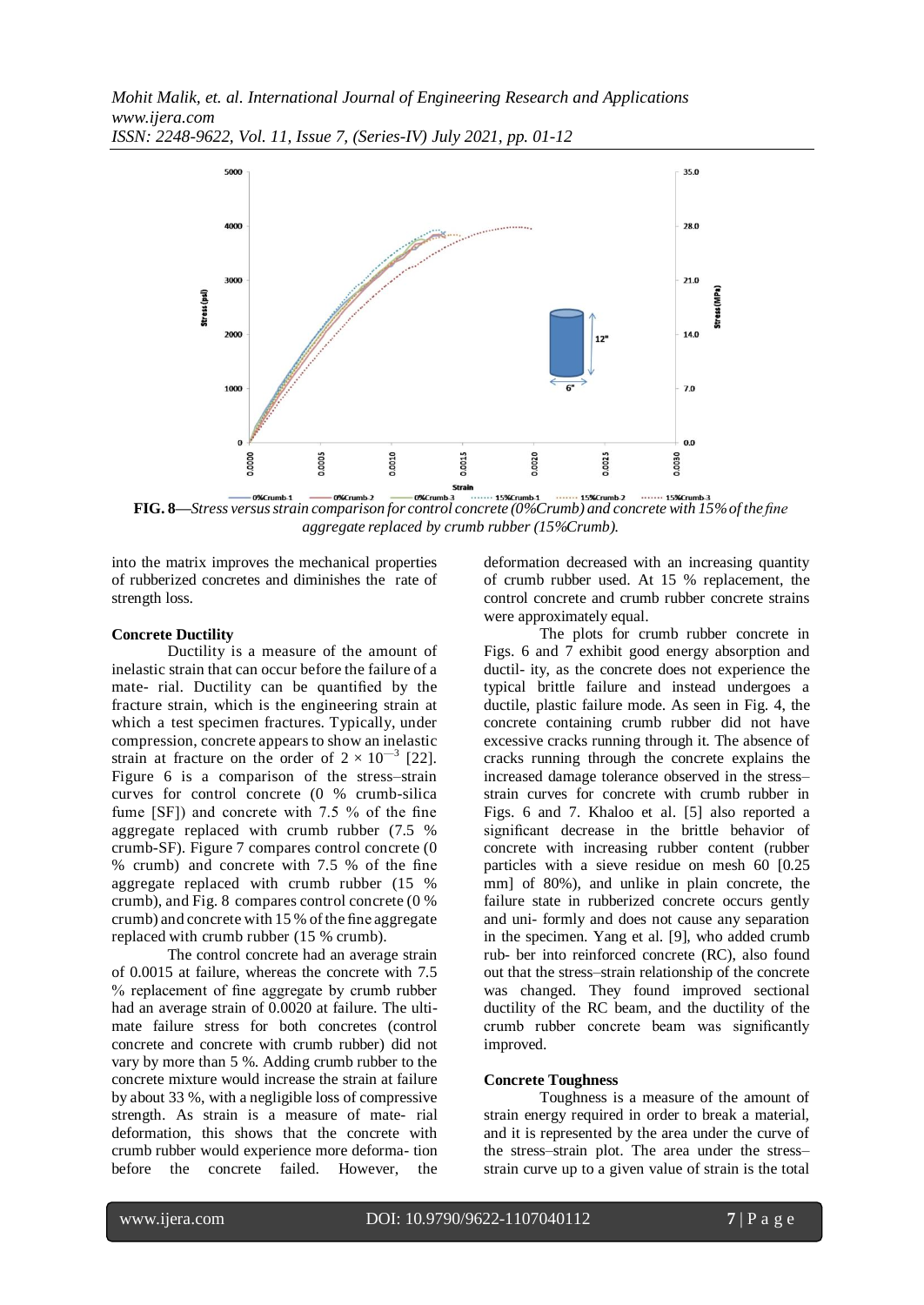mechanical energy per unit volume consumed by the material in straining it to that value. The calculated average of the area under the curves up to frac- ture in Figs. [6,](#page-5-0) [7,](#page-5-1) and [8 i](#page-6-0)s summarized in Table [3,](#page-7-0) and this is termed the modulus of toughness, with units of pressure (psi or  $N/m<sup>2</sup>$ ) or strain energy per unit volume  $(Nm/m<sup>3</sup>)$ .

<span id="page-7-0"></span>At 7.5 % replacement, crumb rubber improved the modulus of toughness by 54 %, whereas at 15 % the modulus of toughness for crumb rubber concrete was 15 % greater than that of the con- trol concrete. Therefore, the addition of crumb rubber into concrete can improve concrete tough- ness. The high moduli of toughness exhibited by crumb rubber concrete signifies that the concrete would show good impact resistance.

# **Modulus of Elasticity**

measure of  $_3$ the stiffness<sub>6</sub> of a component. The The modulus of elasticity is the ratio between the stress and the reversible strain. It is a elastic modulus of concrete in compression varies from  $14 \times 10^3$  to  $40 \times 10$  MPa (2  $\times$  10 to 6  $\times$  10 psi) [22]. The significance of the elastic limit in structural design lies in the fact that it represents the maximum allowable stress before the material undergoes permanent deformation. The elastic modulus of the material influences the rigidity of the design.

In this study, the slope of a line drawn between two points on the stress–strain (*r-e*) curve was calculated. The slope is Young's modulus (modulus of elasticity). The modulus obtained via this method is also referred to as the chord modulus. The base was shifted from the origin to correct the slight concavity observed at the beginning of the *r-e*  curve up to about 40 % of the stress at failure.

Table [3](#page-7-0) summarizes the computed results for the elastic modulus. It is shown that at 15 % crumb rubber replacement, the concrete with crumb rubber had a modulus of elasticity that was 11

% higher than that of the control. However, when we compare the two concretes with SF, we see that the crumb-rubber-modified concrete had an elastic modulus that was 34 % less than that of

**TABLE 3—***Modulus of toughness and modulus of elasticity for different types of concrete.*

|                                                                                                                      | 0% Crumb-SF,<br>psi (MPa) | 7.5% Crumb-SF,<br>psi (MPa) | 0% Crumb.<br>psi (MPa) | 7.5% Crumb,<br>psi (MPa) | 15% Crumb,<br>psi (MPa) |
|----------------------------------------------------------------------------------------------------------------------|---------------------------|-----------------------------|------------------------|--------------------------|-------------------------|
| Modulus of toughness                                                                                                 | 210(1.45)                 | 323(2.23)                   | 110(0.76)              | 173(1.19)                | 126(0.87)               |
| Modulus of elasticity 3 665 000 (25 269) 2 410 000 (16 616) 3 245 000 (22 373) 2 897 000 (19 975) 3 610 000 (24 890) |                           |                             |                        |                          |                         |



<span id="page-7-1"></span>**FIG.** 9—Stress-strain curves showing the effect of silica fume in concrete. Note the increase in compressive *strength and the shift in the slope (modulus of elasticity).*

the control that also contained SF. SF has been shown to increase compressive strength (Table 2), and as seen in Fig. [9,](#page-7-1) it also increased the modulus of elasticity.

## **Splitting Tensile Strength of Cylindrical Concrete**

The splitting tensile test is an indirect evaluation of the direct tensile strength of concrete. Table 4 is a summary of the splitting tensile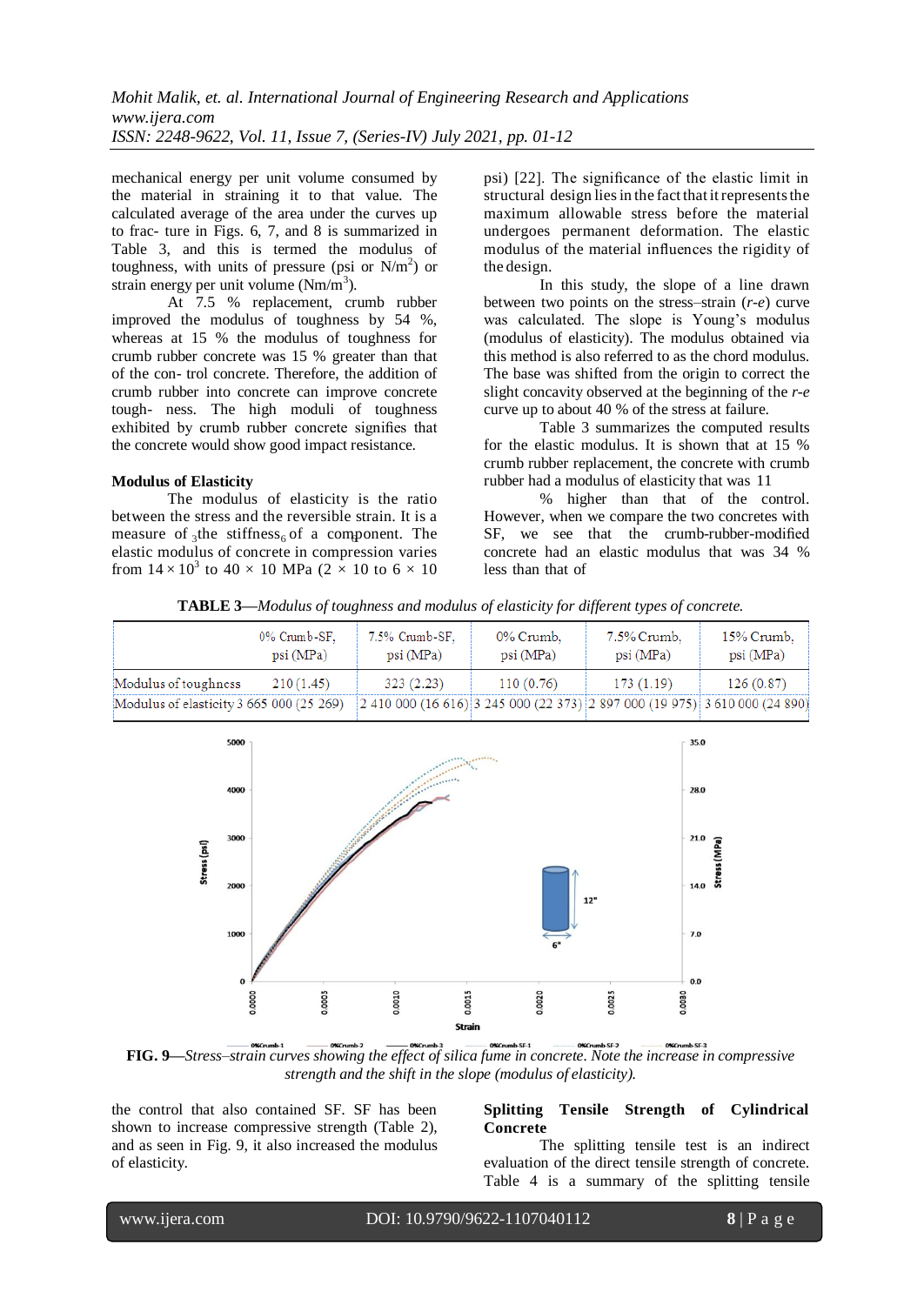strength results for concrete with different quantities of crumb rubber. It can be seen that the splitting tensile strength decreased with an increase in the quantity of crumb rubber used. However, the standard by which all concrete strengths are compared is the 28-day design compressive strength  $f_c^{\dagger}$  for the identical mix, cured under the identical conditions and at the same age; therefore, the percent splitting strength is compared to the 28-day *fc* 0 . The con- trol batch developed an average of 8.1 % of  $f_c^{\dagger}$ , whereas both batches with crumb rubber developed splitting strength equivalent to 6.7 % of  $f_c^{\dagger}$ . The values of  $f_c^{\dagger}$  are shown in Table 2.

Figure [10 s](#page-8-0)hows the stress-displacement plot for the control concrete (without crumb rubber)

and one that had 7.5 % of fine aggregate replaced with crumb rubber. Both batches contained SF. It can be seen that the maximum displacements for the two concretes were almost equal. However, the concrete with crumb rubber showed more uniformity during loading, as can be seen from the plot of stress-displacement.

# **Flexural Strength (Modulus of Rupture) of a Concrete Beam**

Table [5 s](#page-8-0)ummarizes the results for four-point loading of a concrete beam (ASTM [C78\)](http://www.astm.org/Standards/C78) at 7 and 28 days after casting. Flexural strength is expressed in terms of the modulus of rupture, which is the

TABLE 4—*Splitting tensile strength of different types of concrete with varying amounts of crumb rubber.*

|                                     |                       | Peak Splitting Tensile Strength |                         |
|-------------------------------------|-----------------------|---------------------------------|-------------------------|
|                                     | 0% Crumb,<br>psi(MPa) | 7.5% Crumb,<br>psi (MPa)        | 15% Crumb,<br>psi (MPa) |
| Average tensile strength at 28 days | 415(3.1)              | 370(2.5)                        | 309(2.1)                |



<span id="page-8-0"></span>

l

www.ijera.com DOI: 10.9790/9622-1107040112 **9** | P a g e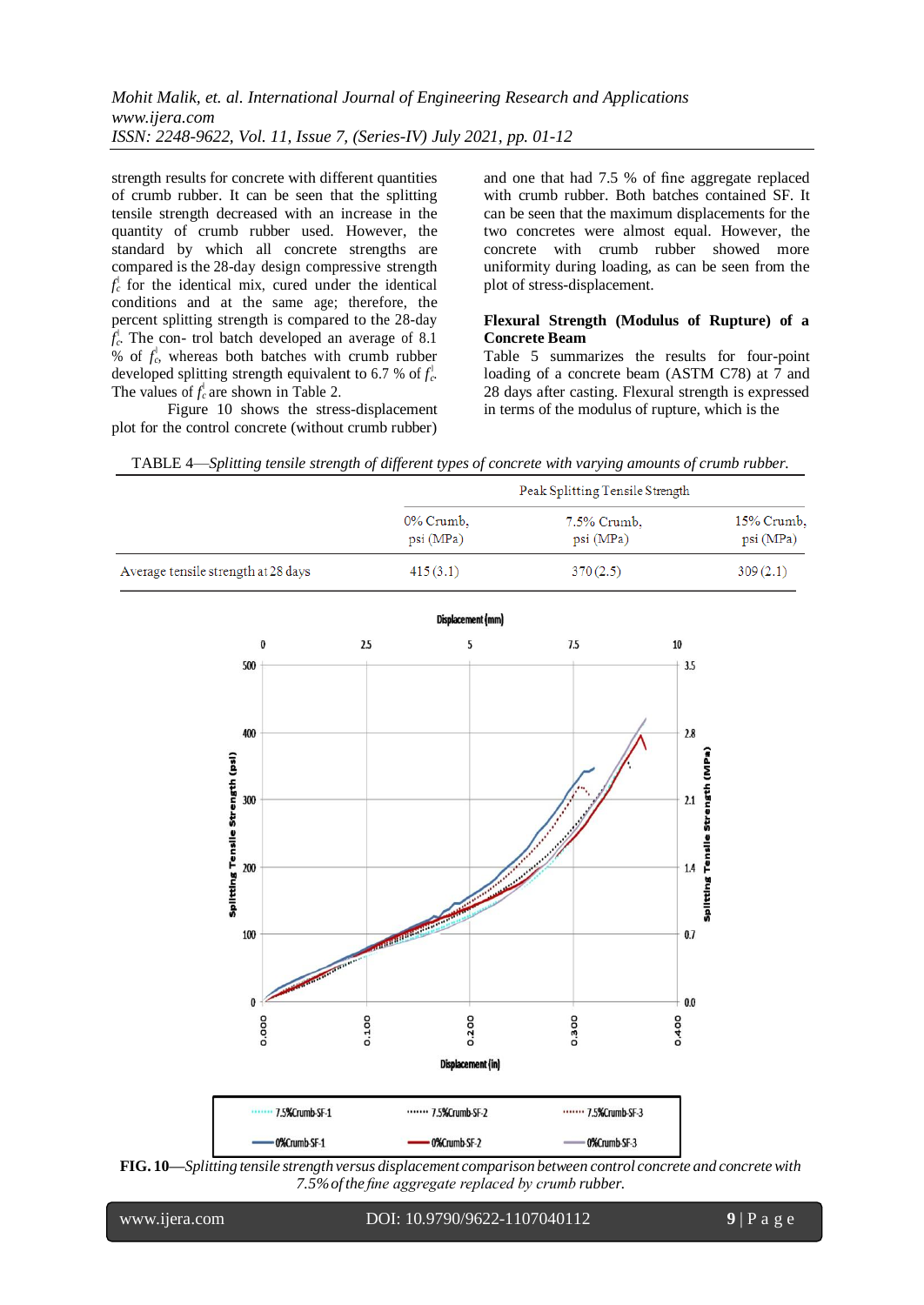maximum stress at rupture. The addition of SF was found to increase the compressive strength by 16 % at 7 days and 10 % at 28 days. However, it was found, as shown in Table [5,](#page-8-0) that it had a nega- tive effect on the flexural strength. A drop in flexural strength by 12 % and 17 % at 7 days and 28 days, respectively, was noticed with the addition of SF. The addition of crumb rubber to the con- crete also lowered the modulus of rupture by an average of 12  $\%$ 

One relationship that has been developed by the American Concrete Institute (ACI) to relate flexural and compressive strength is

 $f_r^{\{ \} }$  1/4  $a^{\mathbf{D}}$   $f_c^{\{ \} }$ 

where:

*a*¼7.5 for a typical concrete,  $f_r^{\parallel}$ <sup>1</sup>/4 flexural strength, and

 $f_c^{\text{U}}$ <sup>1</sup>/4 compressive strength.

From experimental data, the flexural strength and compressive strength information has been

collected and used to calculate the proportionality factor *a* in the ACI equation above for various types of concrete. The results for the factor *a* are shown in Fig. [11.](#page-9-0) It can be concluded that for dif- ferent concretes, if the flexural strength is between 500 and 650 psi, the factor *a* will range from 7 to 10.

**TABLE 5—***Flexural strength (modulus of rupture) for various types of concretes.*

|         |            | Modulus of Rupture, psi (MPa) |            |               |           |  |  |  |
|---------|------------|-------------------------------|------------|---------------|-----------|--|--|--|
|         | 0% Crumb   | 0% Crumb-SF                   | 7.5% Crumb | 7.5% Crumb-SF | 15% Crumb |  |  |  |
| 7 Days  | 624(4.31)  | 549 (3.79)                    | 557 (3.84) | 517 (3.57)    | 545(3.76) |  |  |  |
| 28 Days | 717 (4.94) | 595 $(4.10)$                  | 640 (4.41) | 610(4.21)     | 614(4.24) |  |  |  |



7 Days 28 Days

<span id="page-9-0"></span>**FIG. 11—***Proportionality factor relating flexural strength to compressive strength for various concretes.*

A plot of the modulus of rupture (poundforce per square inch) against the displacement (inches) is shown in Fig. [12 c](#page-9-1)omparing the control concrete and concretes with 7.5 % and 15 % of fine aggregate replaced with crumb rubber. It is observed that the addition of crumb rubber did not have an effect on the displacement or deformation of the

<span id="page-9-1"></span>concrete beam, as the maximum displace- ment for all the concretes was approximately the same. Generally, as seen from Fig. [13,](#page-10-0) the concrete beam failure for concrete both with and without crumb rubber was similar; for both, there was a straight fracture line and the beam divided into two almost equal halves.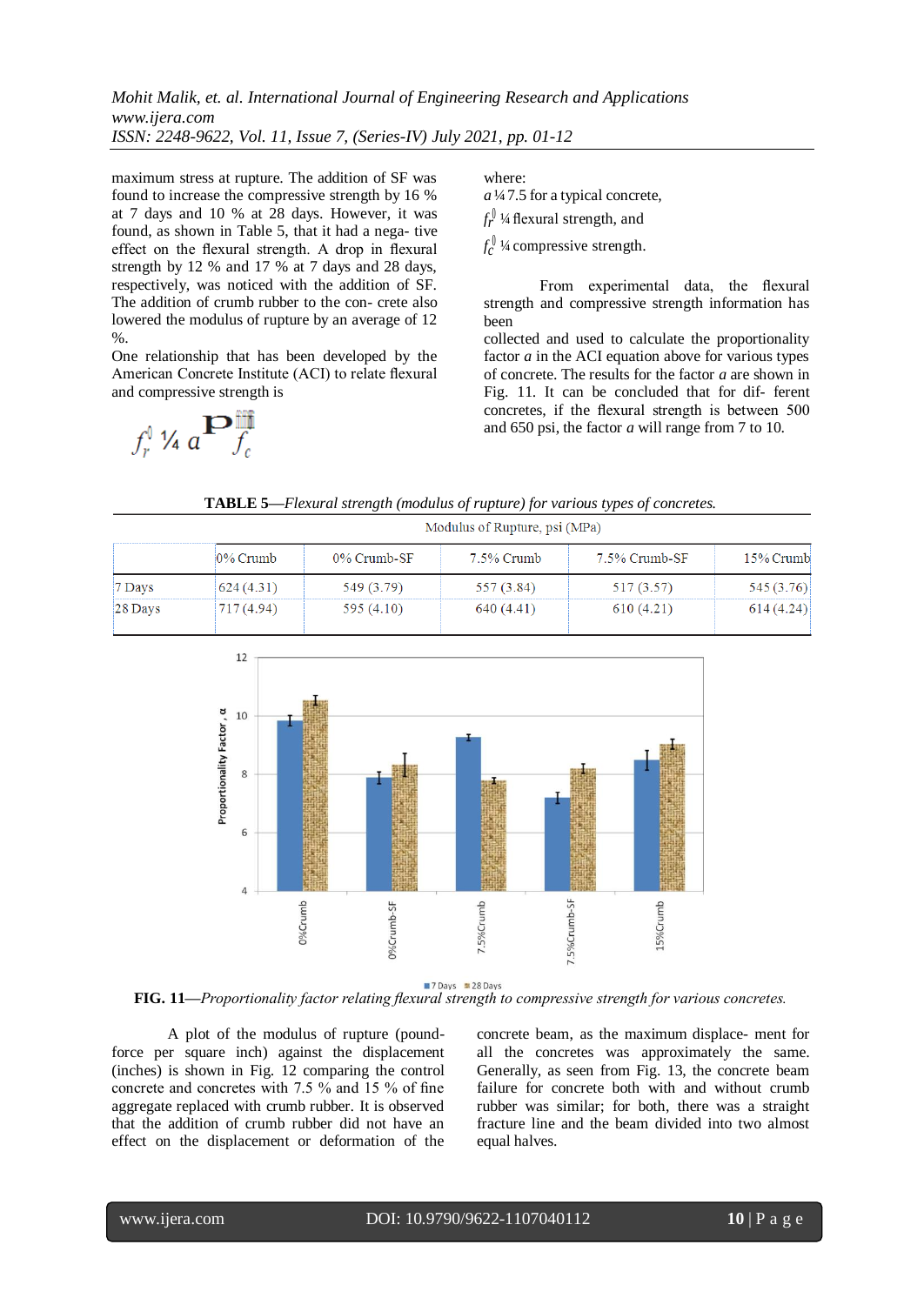

**FIG. 12—***Modulus of rupture of control concrete and concrete with 7.5% and 15% of fine aggregates replaced with crumb rubber.*



**FIG. 13—***Fracture pattern for control concrete and concrete with crumb rubber.*

<span id="page-10-0"></span>From the flexural results, it is observed that crumb rubber was able to lower the modulus of rupture (maximum flexural strength) but had no effect on the maximum deformation sustained by the concrete beam and did not affect the way the concrete failed (fracture). The negative effect on flexural strength might be due to inferior bonding between the crumb rubber and the concrete. Poor bonding would have a more pronounced effect in tension than in compression.

#### **III. CONCLUSION**

It has been shown that up to 15 % of fine aggregates can be replaced with an equal volume of crumb rubber in a concrete mix without affecting the compressive strength of the concrete. When the amount of SF was kept constant, the crumb rubber improved the compressive strength by 5 % at 7 days and 9 % at 28 days.

Crumb rubber improved concrete workability slightly—the slump was higher by between 0.25 in. and 0.5 in. (6.4 mm and 12.7 mm). Adding crumb rubber to the concrete mixture could increase the strain at failure by about 33 % with a

negligible loss of compressive strength. Given that strain is a measure of material deformation, this shows that the concrete with crumb rubber would expe- rience more deformation before the concrete failed during compressive loading. However, the deformation decreased with an increase in the quantity of crumb rubber used. At 15 % replacement, the control concrete and crumb rubber concrete strains were equal on average.

Crumb rubber concrete exhibits good energy absorption and ductility; the concrete does not ex- perience the typical brittle failure and instead experiences a ductile, plastic failure mode. At 7.5 % replacement, crumb rubber improved the modulus of toughness by 54 %, whereas at 15 % the modulus of toughness for crumb rubber concrete was 15 % higher than that of the control con- crete. Therefore, the addition of crumb rubber to concrete can improve the concrete's toughness and impact resistance.

It has been shown that at 15 % crumb rubber replacement, the concrete with crumb rubber had a modulus of elasticity that was 11 % higher than that of the control. When we compare the two concretes with SF, we find that the crumb-rubber-